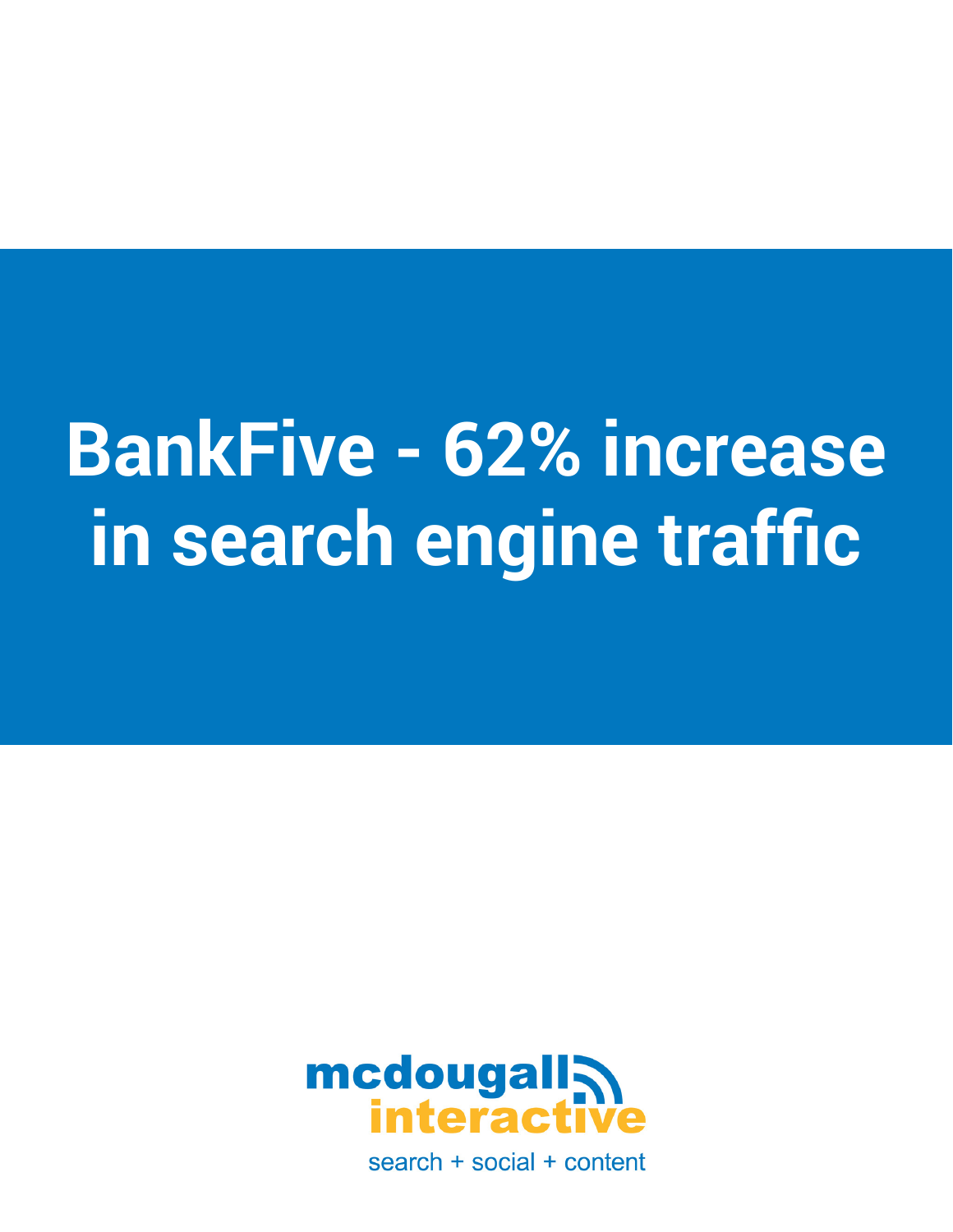#### **Case Study Background**

BankFive needed some initial SEO while reserving a larger budget for the online only bank we made for them. So, we initiated this small project to get things moving in the right direction.

## **Marketing Strategy**

At the end of our initial six-month contract with BankFive, optimization changes were made on 32 pages of the website, text was written and added to two key "online banking" pages, 6 new location pages were created to help increase visibility for town-specific searches.

Google Analytics was installed and initial goal tracking was implemented. Also, the monthly ranking reports showed that of 276 keywords checked in Google, the BankFive website was initially only ranking in the top 50 for just one of those ("bank certificates of deposit Massachusetts" at #39).

## **The Results**

After six months, BankFive was ranking for 87 different keywords, 48 of them on the first page. Some of the first things that began ranking:

- "business banking Massachusetts" #3
- "free business checking MA" #1
- "business checking MA" at #2,
- "IRA account Massachusetts" #3
- "online banking Massachusetts" at #5

Google Analytics also shows an almost 62% increase in search engine traffic during this time period.

### **Sample of Tasks Completed**

- Keyword research
- Created & optimized 6 new branch location pages
- Optimized Title & Meta Tags on 32 pages
- Optimized text, alt tags, interlinking on 32 pages
- Wrote text for 2 pages Personal Online Banking, Bill Pay
- Google Analytics set up
- Google Webmaster Tools set up, error reporting and fixes
- Robots txt file created